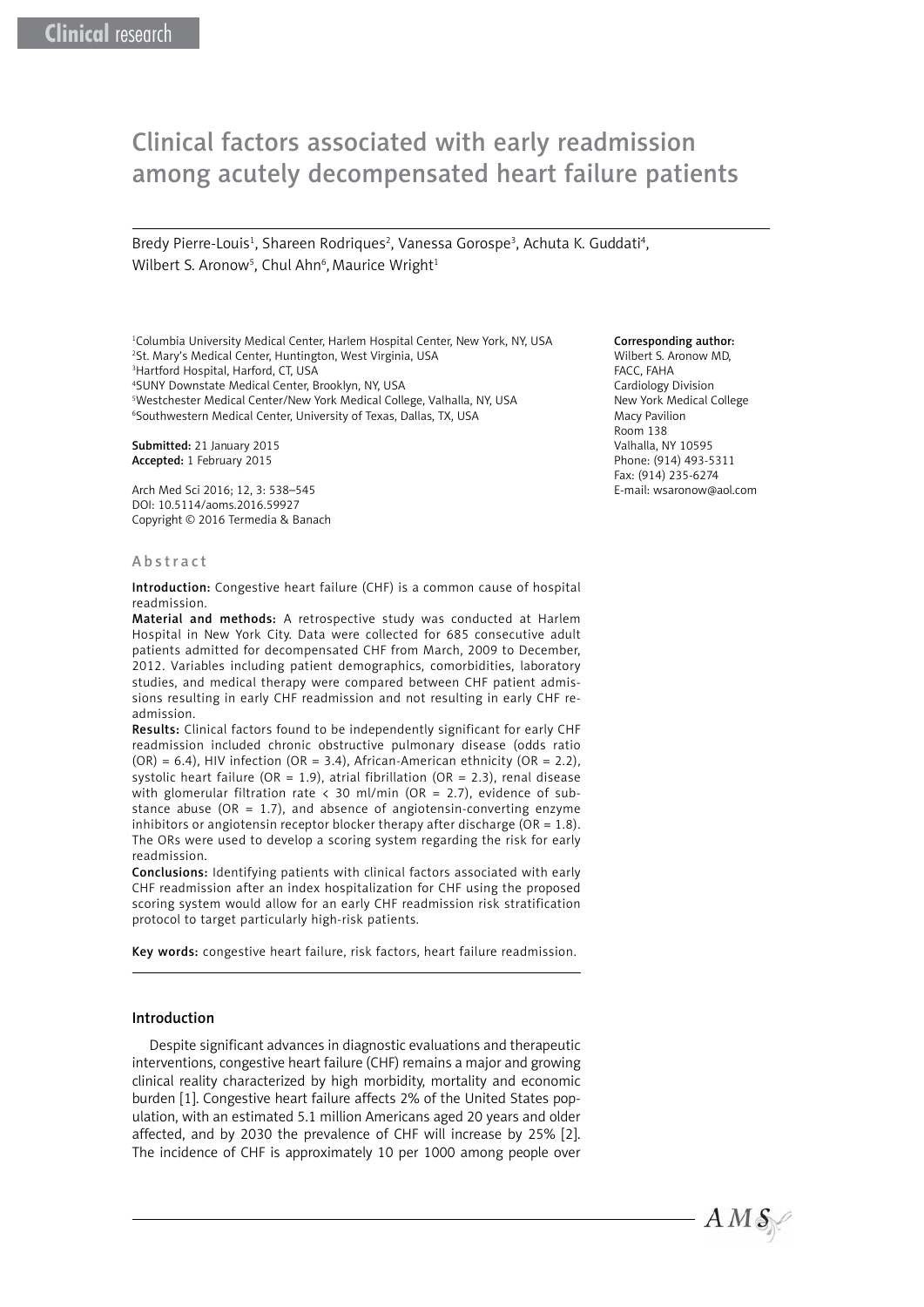65 years of age, with African Americans having the highest risk of developing CHF, followed by Latinos, whites, and Asian Americans (4.6, 3.5, 2.4 and 1.0 per 1000 person years, respectively) [3]. Early hospital readmission for CHF is a major health care and economic problem in the United States, especially in African Americans and Latinos.

Congestive heart failure is a progressive medical problem with concomitant high mortality. One in 9 deaths in the United States involve heart failure [2]. Congestive heart failure accounts for approximately 277,000 deaths annually in the United States and approximately 34% of cardiovascular-related deaths. Approximately 50% of persons diagnosed with CHF will die within 5 years [2]. Mortality is closely associated with decompensated CHF requiring hospital admission, particularly frequent admissions and early (60 days or less) readmissions [4]. Despite advances in the management of CHF and multiple studies investigating the predictors of early CHF readmission, the rates remain unacceptably high. Congestive heart failure remains the leading cause of hospital admission for patients over 65 years of age, and readmissions have implications for patients, hospitals and third-party payers. Congestive heart failure readmission portends a poor prognosis for the patient, with a median survival of 18 to 24 months after hospital discharge [5]. Three percent of African Americans are affected by CHF compared to 2% of the general population [6]. Notably, African Americans have a disproportionately high incidence of hypertension (32%) as an etiology of left ventricular dysfunction when compared to white patients (4%) [7, 8].

A retrospective analysis of the military health system's TRICARE program revealed that a significant proportion of African Americans and Latinos received less evidence-based CHF-related care in terms of β-blocker and angiotensin-converting enzyme inhibitor (ACEI)/angiotensin receptor blocker (ARB) therapy compared to whites (53.4% and 49.2% vs. 58.3%; *p* < 0.0001) [9]. Interestingly, this study found no significant differences in the odds of rehospitalization in the same groups. An analysis of Medicare patients from 2006 to 2008 showed that Latino patients had a higher rate of CHF readmission compared to whites (27.9% vs. 25.9%, *p* < 0.001) [10]. This study found a similar trend in African Americans, where the CHF readmission rate was higher compared to whites (27.9% vs. 27.1%, *p* < 0.01) [11]. Congestive heart failure also results in a significant financial burden, with 2030 total cost projections estimated to increase by almost 120% to \$70 billion from current expenditures of \$32 billion annually [2]. Hospitalizations account for an estimated 75% of the direct costs associated with heart failure.

Early CHF readmissions are often related to clinical and patient concerns (comorbidity management, medical non-compliance, lack of early outpatient follow-up care, lack of support structures at home) which are not resolved during the index hospitalization. Disease progression with worsening severity also contributes to early readmissions [12]. Therefore, early readmissions are increasingly being viewed as avoidable and an indicator of poor care or an inadequately coordinated health system [13]. For these reasons, in addition to the significant associated costs, the Centers for Medicare and Medicaid Services (CMS) began public reporting of hospital early readmission rates for CHF and also implemented penalties for hospitals with high and excessive early readmission rates [14]. Resource-limited hospitals serving low-income populations and communities, which often have high early readmission rates for CHF, will be most affected by these measures. The reduction in reimbursement to hospitals and healthcare systems already struggling with the challenges of providing quality care to underserved and vulnerable patient populations will likely exacerbate the very concerns CMS hopes to address. Therefore, these hospital and healthcare systems must implement protocols to identify CHF patients at high risk for readmission and allocate resources to reduce their CHF early readmission rates.

There is a paucity of studies evaluating the relative importance of the previously identified predictors of early readmission specifically for a predominantly African-American and Latino, underserved, urban, and low-income population [15]. Additionally, there are likely precipitants of decompensated CHF that are unique and represent more of a burden in this patient population because of socioeconomic factors [3]. The few prior studies that were conducted in these populations involved only small numbers of patients followed over a short study period. Therefore, the aim of this study is to identify the clinical factors and predictors of early (< 60 day) readmission for CHF specifically for a predominantly African-American and Latino underserved urban population. Determination of the relative contribution of these factors and predictors will enable identification of high-risk patients who would benefit from a more intensified, goal-directed, customized, multidisciplinary management program initiated during their index admission and continued after discharge. These interventions will ideally be effective in reducing CHF readmissions, improving patients' morbidity and mortality, and reducing health care costs while preserving hospital reimbursements.

## Material and methods

A retrospective study was conducted at Harlem Hospital Center in New York City after obtaining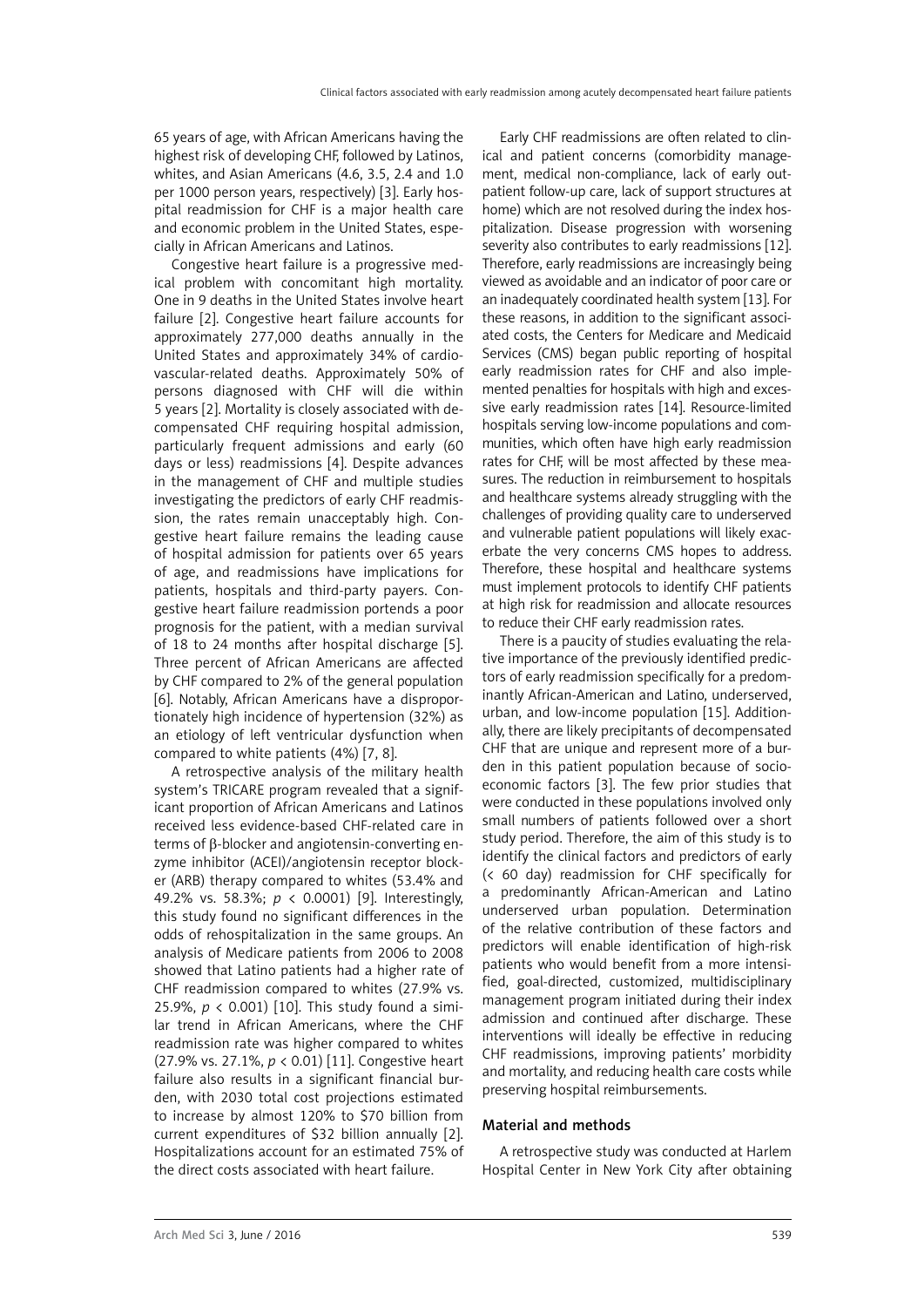Institutional Review Board approval for the research protocol. Data were collected for 685 consecutive adult patients ( $\geq$  18 years old) admitted for decompensated CHF (systolic and diastolic heart failure) from January, 2009 to December, 2012 to determine the clinical factors associated with early CHF readmission. Systolic CHF was defined as an echocardiographic left ventricular ejection fraction of < 40% in a patient presenting with signs and symptoms of CHF [15]. Diastolic heart failure was defined as a preserved, normal left ventricular ejection fraction with diastolic dysfunction by echocardiography in a patient presenting with signs and symptoms of CHF. Patients with diastolic CHF were identified based on previously established guidelines [16–18]. Variables, including patient demographics, comorbidities (including substance abuse supported by patient history and blood and urine toxicology studies, primarily alcohol and cocaine), laboratory studies, and medical therapy prescribed at the time of discharge were compared between CHF patient admissions resulting in an early readmission for CHF, defined as within 60 days, and those not resulting in early readmission.

Patients were all adults ( $\geq$  18 years old) admitted and discharged with a primary diagnosis of decompensated CHF from the internal medical inpatient service. Patients were excluded if they were known to have stable CHF but admitted for an unrelated medical problem with no clinical evidence of CHF decompensation. The diagnosis of CHF was made clinically based on symptoms and signs of pulmonary and systemic venous congestion and/ or manifestations of tissue hypoperfusion [19]. Echocardiographic findings, including left ventricular ejection fraction and evidence of diastolic dysfunction, and biomarkers such as brain natriuretic peptide (BNP) were also incorporated into the diagnostic evaluation. The majority of the patients were admitted through the Emergency Department, but some were transferred from other services (primarily medicine or subspecialty clinics).

## Statistical analysis

The baseline characteristics were compared between early admission and no early admission groups using the two-sample *t*-test or the Wilcoxon rank-sum test for continuous variables and  $\chi^2$ tests for categorical variables.  $\chi^2$  tests were used to investigate the association between early readmission and clinical factors. Univariate logistic regression was used to estimate the probability of early readmission (PER) associated with each of these clinical factors. Baseline characteristics and clinical factors with *p*-values < 0.20 were entered as candidate variables for stepwise multiple logistic regression. Stepwise logistic regression analysis

was conducted to identify significant independent factors associated with early admission. The odds ratios obtained from stepwise logistic regression were used to assign the scores to the independent clinical factors associated with early readmission points. A weighted scoring system was created by rounding all regression coefficients in the final model to the nearest integer.

#### Results

Six hundred eighty-five consecutive hospital patient admissions for decompensated CHF were evaluated in the study. One hundred thirty-six early readmissions for decompensated CHF were identified, resulting in an early readmission rate of 19.85%. The baseline characteristics for patients who experienced an early CHF readmission, for those who did not experience an early CHF readmission, and p values for comparison are presented in Table I. There were no significant differences in medical therapy prescribed at hospital discharge. The use of combined isosorbide dinitrate plus hydralazine (BiDil) therapy among a predominantly African-American patient population in this study was based on the A-Heft trial [20].

Table II shows the clinical parameters associated with early readmission with calculated odds ratios, 95% confidence intervals, and *p*-values. Table III shows the significant independent baseline characteristics and clinical factors associated with early readmission using stepwise logistic regression analysis with a proposed scoring system for early CHF readmission. The odds ratio integer was used to assign each clinical factor a point.

The assigned points of the independently significant clinical factors for early CHF readmission were formulated into a risk score to assess the relative probability of early readmission based on a cumulative scoring system, which is summarized in Table IV. While this scoring system needs further validation in prospective studies, it establishes the possibility of developing a risk stratification model among the studied patient population regarding early CHF readmission.

## Discussion

The clinical factors in this study independently associated with early CHF readmission after an index hospitalization for CHF among a predominantly African-American and Latino underserved urban population have a specific impact on the pathophysiology and therapeutic management of heart failure. They reflect a unique cohort of clinical predictors for early CHF readmission that affect a specific patient population which is at particularly high risk for adverse outcomes related to CHF. In addition, African Americans and Latinos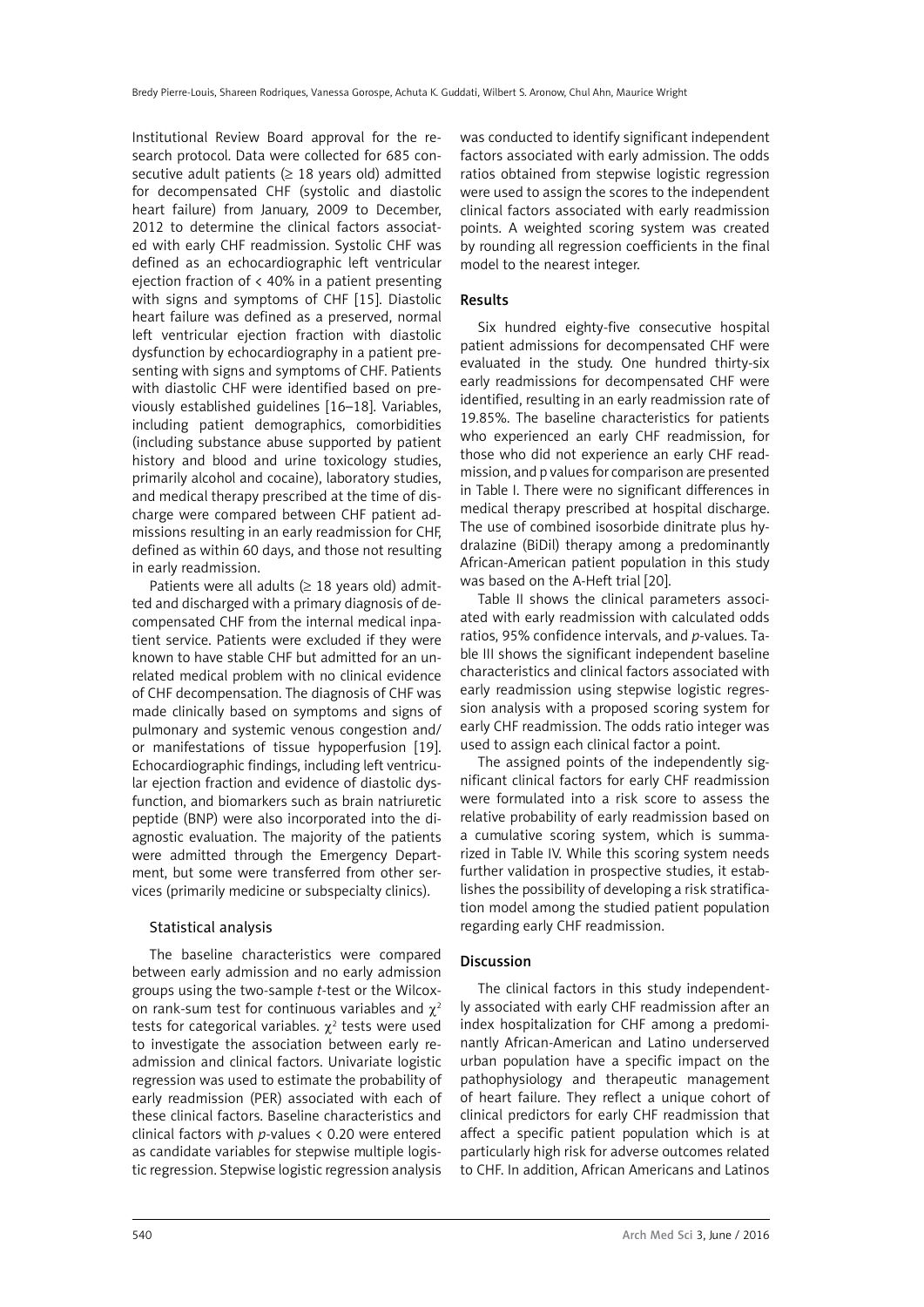Table I. Baseline characteristics of heart failure study patients

| Characteristics                                  | Early re-admission | No early re-admission | P-value  |
|--------------------------------------------------|--------------------|-----------------------|----------|
| Patients                                         | 136                | 549                   |          |
| Age [years]                                      | $63.7 \pm 15.2$    | $63.6 \pm 15.1$       | 0.973    |
| Length of stay [days]                            | $5.9 \pm 5.6$      | $8.0 \pm 15.6$        | 0.009    |
| Admission BNP [pg/ml]                            | 1636.1 ±1220.8     | 1298.6 ±1272.0        | < 0.0001 |
| Gender:                                          |                    |                       | 0.7773   |
| Female                                           | 66 (48.5%)         | 259 (47.2%)           |          |
| Male                                             | 70 (51.5%)         | 290 (52.8%)           |          |
| Ethnicity:                                       |                    |                       | 0.0087   |
| African-American                                 | 125 (91.9%)        | 437 (79.6%)           |          |
| Latino                                           | 9(6.6%)            | 78 (14.2%)            |          |
| Other                                            | 2(1.5%)            | 34 (6.1%)             |          |
| Body mass index $> 30$ kg/m <sup>2</sup>         | 41 (30.1%)         | 236 (43.5%)           | 0.0045   |
| Hypertension                                     | 126 (92.6%)        | 498 (90.7%)           | 0.4778   |
| Diabetes mellitus                                | 43 (31.6%)         | 231 (42.1%)           | 0.0258   |
| Dyslipidemia                                     | 37 (27.2%)         | 134 (24.4%)           | 0.4997   |
| Chronic obstructive pulmonary disease            | 43 (31.6%)         | 55 (10.0%)            | < 0.0001 |
| Coronary artery disease                          | 36 (26.5%)         | 137 (25.0%)           | 0.7156   |
| Atrial fibrillation                              | 41 (30.1%)         | 96 (17.5%)            | 0.001    |
| Human immunodeficiency virus disease             | 18 (13.2%)         | 25 (4.6%)             | 0.0002   |
| Renal disease GFR < 60 ml/min                    | 53 (39.0%)         | 215 (39.2%)           | 0.9673   |
| Renal disease GFR 30-59 ml/min                   | 33 (24.3%)         | 176 (32.1%)           | 0.0772   |
| Renal disease GFR < 30 ml/min                    | 54 (39.7%)         | 158 (28.8%)           | 0.0136   |
| Active smoker                                    | 75 (55.1%)         | 233 (43.7%)           | 0.017    |
| History of substance abuse                       | 57 (41.9%)         | 144 (27.0%)           | 0.0007   |
| Aspirin                                          | 108 (79.4%)        | 416 (75.8%)           | 0.3704   |
| Statin                                           | 96 (70.6%)         | 338 (61.7%)           | 0.0535   |
| $\beta$ -Blocker                                 | 78 (57.4%)         | 317 (58.0%)           | 0.8992   |
| ACEI/ARB                                         | 91 (66.9%)         | 324 (59.0%)           | 0.0916   |
| Digoxin                                          | 24 (18%)           | 73 (13%)              | 0.198    |
| Diuretics                                        | 114 (84%)          | 451 (82%)             | 0.646    |
| BiDil (isosorbide dinitrate plus<br>hydralazine) | 39 (28.7%)         | 116 (21.2%)           | 0.061    |
| Spironolactone                                   | $6(4.4\%)$         | 29 (5.3%)             | 0.671    |

*BNP – brain natriuretic peptide, GFR – glomerular filtration rate, ACEI – angiotensin-converting enzyme inhibitor, ARB – angiotensin receptor blocker.*

are at disproportionately high risk regarding the comorbidities identified in this study as predictors for early CHF readmission.

Chronic obstructive pulmonary disease (COPD) exacerbates the progression of CHF through mechanisms related to accelerated pulmonary hypertension and right-sided heart failure, which further compromises cardiac output [21]. In addition, patients with COPD have limited pulmonary reserve and likely experience CHF de-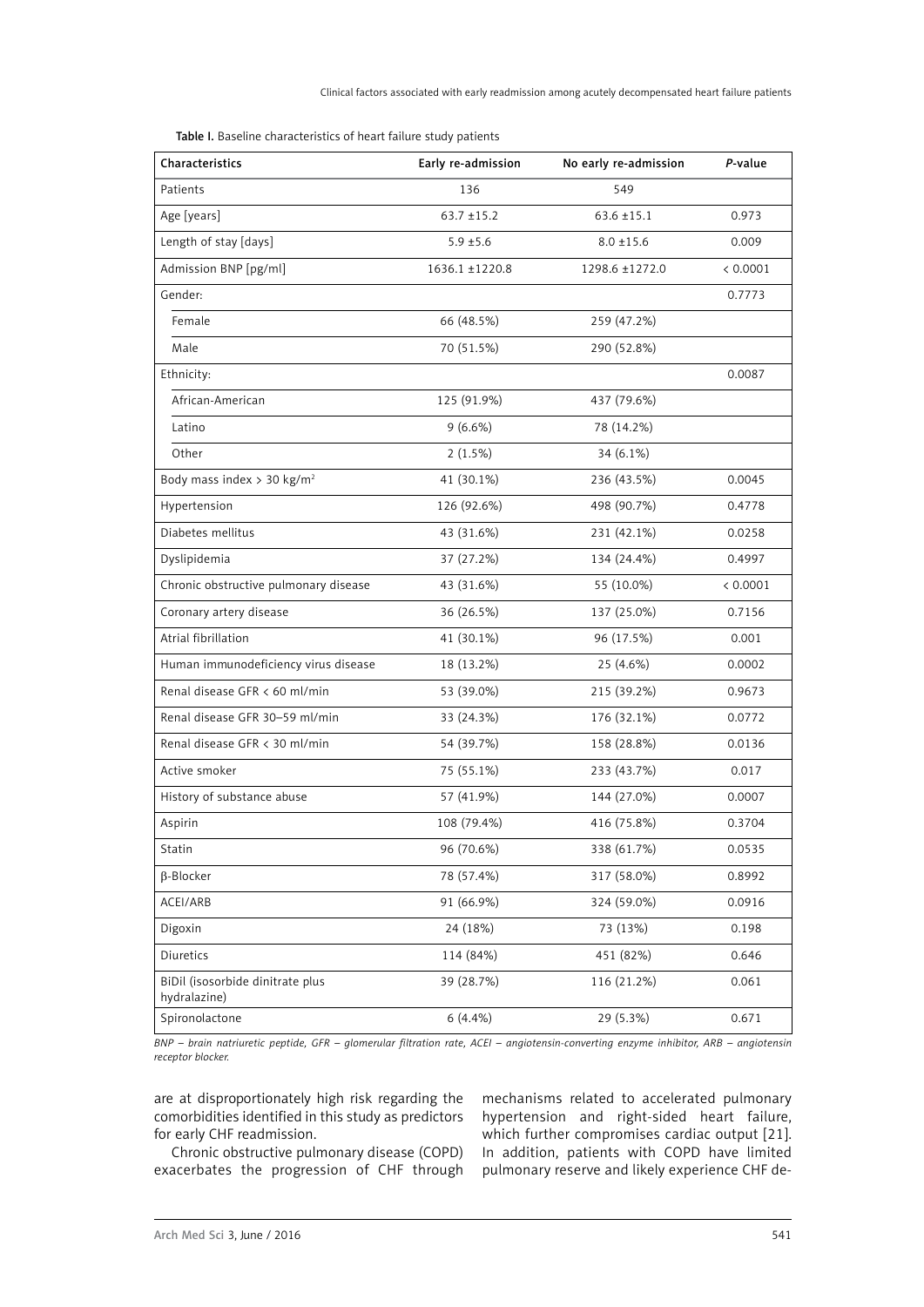| Clinical factor                        | Early<br>readmission | No early<br>readmission | Odds ratio,<br>(95% CI) | P-value  | Probability<br>of early<br>readmission<br>(PER) (%) |
|----------------------------------------|----------------------|-------------------------|-------------------------|----------|-----------------------------------------------------|
| Smoker                                 | 75/136 (55%)         | 233/533 (44%)           | $1.6(1.1-2.3)$          | 0.0170   | 24.4                                                |
| African-American                       | 125/136 (92%)        | 437/549 (80%)           | $2.9(1.5-5.6)$          | 0.0008   | 22.2                                                |
| Systolic heart failure                 | 92/132 (70%)         | 289/510 (57%)           | $1.8(1.2-2.7)$          | 0.0066   | 24.1                                                |
| COPD                                   | 43/136 (32%)         | 55/549 (10%)            | $4.2(2.6-6.6)$          | < 0.0001 | 43.9                                                |
| Atrial fibrillation                    | 41/136 (30%)         | 96/549 (17%)            | $2.0(1.3-3.1)$          | 0.0010   | 29.9                                                |
| HIV disease                            | 18/136 (13%)         | 25/549 (5%)             | $3.2(1.7-6.1)$          | 0.0002   | 41.9                                                |
| Renal disease GFR < 30 ml/min          | 54/136 (40%)         | 158/549 (29%)           | $1.6(1.1-2.4)$          | 0.0136   | 25.5                                                |
| History of substance abuse             | 57/136 (42%)         | 144/534 (27%)           | $2.0(1.3-2.9)$          | 0.0007   | 28.4                                                |
| BNP ( $\geq$ 1200 pg/ml)               | 73/136 (54%)         | 213/544 (39%)           | $1.8(1.2-2.6)$          | 0.0022   | 25.5                                                |
| Length of hospital stay<br>(≥ 25 days) | 2/136(1%)            | 34/544 (6%)             | $0.2(0.1-0.9)$          | 0.0297   | 5.6                                                 |

Table II. Clinical parameters associated with early readmission

*COPD – chronic obstructive pulmonary disease, HIV – human immunodeficiency virus, GFR – glomerular filtration rate, BNP – brain natriuretic peptide.*

Table III. Proposed scoring system for early readmission

|                           |  |  | <b>Table IV.</b> Total risk score and its correlation with |  |
|---------------------------|--|--|------------------------------------------------------------|--|
| risk of early readmission |  |  |                                                            |  |

| Clinical factor                           | Odds<br>ratio | Assigned<br>points |
|-------------------------------------------|---------------|--------------------|
| African-American                          | 2.2           | $\overline{2}$     |
| Chronic obstructive pulmonary<br>disease  | 6.4           | 6                  |
| Atrial fibrillation                       | 2.3           | $\mathcal{P}$      |
| Human immunodeficiency<br>virus disease   | 3.4           | 3                  |
| Renal disease with<br>$GFR < 30$ ml/min   | 2.7           | ξ                  |
| History of substance abuse                | 1.7           | $\mathcal{P}$      |
| Systolic heart failure                    | 1.9           | $\mathcal{P}$      |
| No ACEI or ARB therapy after<br>discharge | 1.8           | $\overline{2}$     |

*GFR – glomerular filtration rate, ACEI – angiotensin-converting enzyme inhibitor, ARB – angiotensin receptor blocker.*

compensation with less pulmonary congestion [22]. The interdependent physiology of the cardiopulmonary system and a rapid cycle of progressive deterioration related to shared structural pathology likely explain why COPD has the strongest association with early CHF readmissions [23, 24]. Human immunodeficiency viral (HIV) disease is a cause of CHF, and these patients are managed for two complicated chronic illnesses, with significant drug interactions regarding their respective medical therapies [25]. The poly-pharmacy, including anti-retroviral and CHF medications, likely results in drug adverse effects which reduce compliance and precipitate CHF exacerbations [26].

| <b>Risk Score</b> | Frequency   | Risk of early<br>readmission (%) |  |  |  |
|-------------------|-------------|----------------------------------|--|--|--|
| $\langle 5$       | 161 (23.5%) | 2.50                             |  |  |  |
| $5 - 9$           | 325 (47.5%) | 17.80                            |  |  |  |
| $10 - 14$         | 135 (19.7%) | 49.60                            |  |  |  |
| $15 - 20$         | 13 (1.9%)   | 53.80                            |  |  |  |

The increased morbidity and mortality associated with concomitant renal disease with a glomerular filtration rate (GFR) less than 30 ml/min/1.73 m<sup>2</sup> and CHF are well documented, including perennial activation of the renin-angiotensin-aldosterone system, accelerated volume retention, and decreased diuresis [27]. Echocardiographic indices may be used to assess left ventricular diastolic dysfunction in patients with chronic kidney disease [28]. Syndecan-4 may be a useful biomarker for predicting adverse left ventricular remodeling in patients with CHF due to dilated cardiomyopathy [29]. Atrial fibrillation invariably results in episodic rapid ventricular rates, which further compromise diastolic filling and cardiac output in the setting of CHF, with resultant decompensation requiring intervention [30, 31]. Higher levels of physical activity in older community-dwelling adults were associated with a lower incidence of incident CHF [32]. Management of CHF in older adults is extensively discussed elsewhere [33–36].

The association between African-American ethnicity and early CHF readmissions is more complicated and likely involves the interaction of genetic,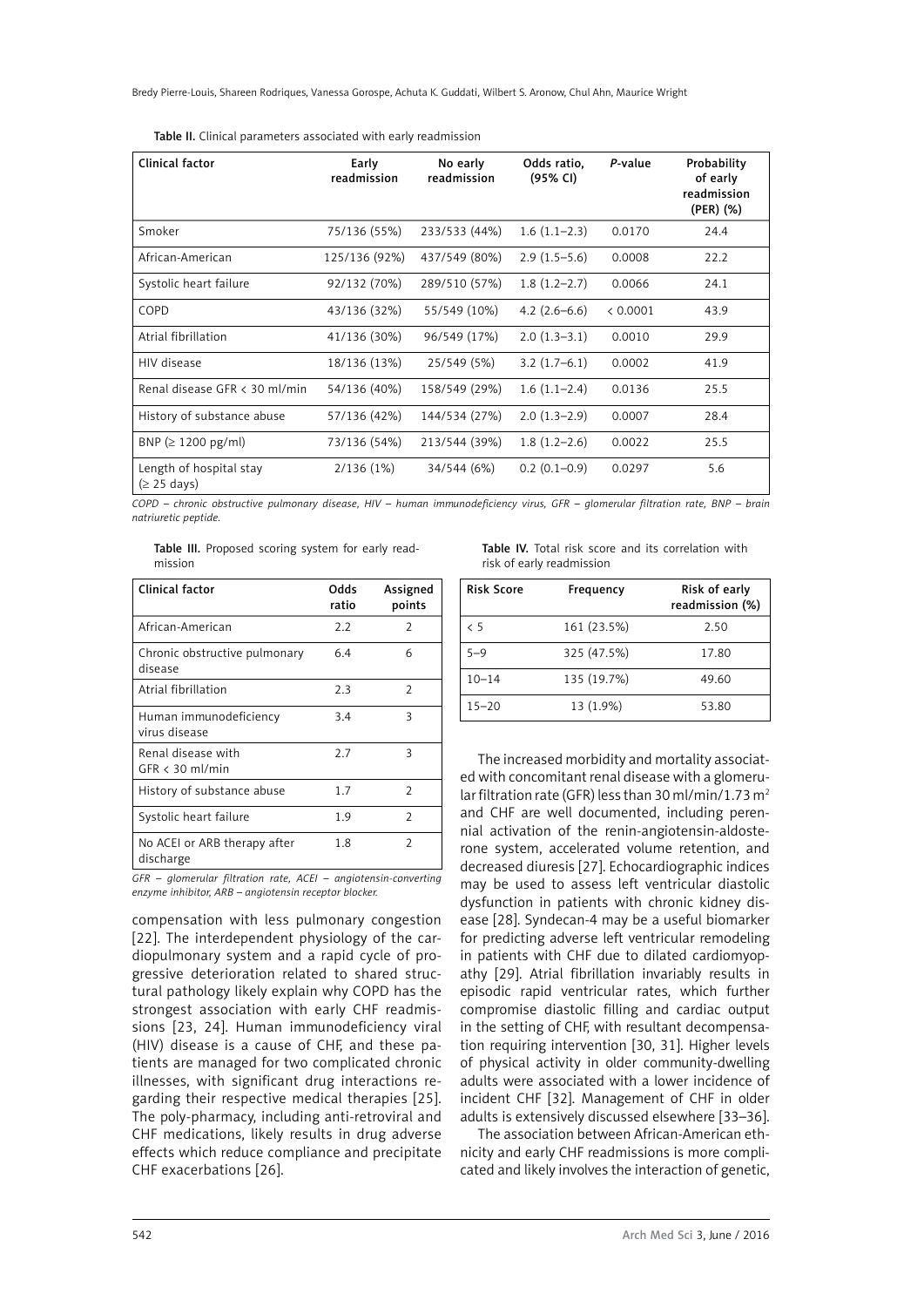clinical and social factors. Studies have suggested that African Americans experience more rapid progression of CHF due to genetic polymorphisms [37]. In addition, the social realities of disproportionate poverty and limited access to medical care and therapeutic interventions, which contribute to continuing healthcare disparities, must also be considered. The increased morbidity and mortality associated with systolic heart failure compared to diastolic heart failure are related to the frequent irreversibility of decreased left ventricular function in these patients [38]. The more progressive clinical cycle of structural heart disease and pathological neurohormonal compensatory mechanisms likely accelerate the rate of early decompensation [39–41].

The evidence supporting the use of ACEI or ARB therapy in patients with systolic CHF has been well established. Patients unable to take these medications would be expected to experience increased morbidity and mortality from this disease [42]. The clinical impact of a history of substance abuse (supported by patient history and blood and urine toxicology studies, primarily alcohol and cocaine) on the pathophysiology and therapeutic management of heart failure is multiple-faceted [43]. These behaviors contribute to medical and healthcare non-compliance, rapid volume expansion, poor nutrition, myocardial ischemia, and worsening structural heart disease, and are invariably associated with limited social support systems, particularly in low-income communities [44–49].

The precise mechanisms by which the above individual clinical factors result in an independently significant increased risk of early CHF readmission, and whether they apply to other patient populations, will require additional and prospective studies for further delineation. Elucidating the clinical predictors of early CHF readmission in diverse patient populations remains an important focus of continuing investigation.

There have been many studies conducted on the predictors of early readmission for patients with CHF. However, only a few have investigated a predominantly African-American and Latino underserved urban population. Ghali *et al.* [15] conducted a prospective study in a similar patient population. However, the study size was small (101 patients). The results of this research identified cardiac arrhythmias as a clinical factor and predictor of early CHF readmission, similar to our finding of an increased risk of early readmission among CHF patients with atrial fibrillation. The other predictors of early readmission identified by Ghali *et al.* included poor compliance with medications and diet, emotional and environmental issues, lack of guideline-based drug therapy, pulmonary infections and thyrotoxicosis [15]. Philbin and DiSalvo [50] investigated predictors of early readmission for CHF and the development of a risk score. However, because this study relied primarily on administrative data, psychosocial and behavioral variables were not investigated. In addition, although this research included a large study population (42,731) involving over 236 different hospitals in New York State, African Americans only represented 18.2% of the study population, as compared to 82% in the current investigation.

Vinson *et al.* [51] conducted a study to investigate early readmission among 161 elderly patients with CHF and evaluated all-cause early readmissions. Decompensated CHF accounted for 57% of the early readmissions. The clinical factors and predictors associated with early readmission included prior history of CHF, four or more admissions within the preceding 8 years, CHF precipitated by acute myocardial infarction, and uncontrolled hypertension [51]. Calvillo-King *et al.*  [52] conducted a systematic review to assess the impact of social factors on risk of readmission or mortality after hospitalization for community-acquired pneumonia and CHF. The study revealed that low socioeconomic status, lack of social support, being unmarried, and risk behaviors such as smoking and cocaine were significantly associated with readmission for CHF [52].

These studies and the current investigation highlight the complicated, complex and diverse clinical and social factors that impact on the early readmission rates of CHF patients. Many multivariate risk scores have been developed to model patient outcomes in CHF patients [53]. The system of scoring proposed in this study is both simple and convenient. The patient population analyzed in this study consists predominantly of African Americans (82% of patients) and Latinos (12.7% of patients) treated at a single medical center. Other ethnicities comprised only 5.3% of the study population. This represents a limitation of the study. Furthermore, it has been difficult to precisely describe the genetic profile of African Americans and Latinos, as they constitute a diaspora of immigrants from Africa and Latin America with contributions to the gene pool from other ethnic communities [8]. Another major limitation of this study is the lack of validation of the early risk stratification scoring system in prospective studies. Implementing strategies to reduce early CHF readmission, with a primary goal of improving morbidity and mortality, will require both inter-disciplinary innovation and community-specific research and interventions. Another major limitation of this study was that data on anemia, post-discharge brain natriuretic peptide (BNP), and social economic factors were not collected in all patients.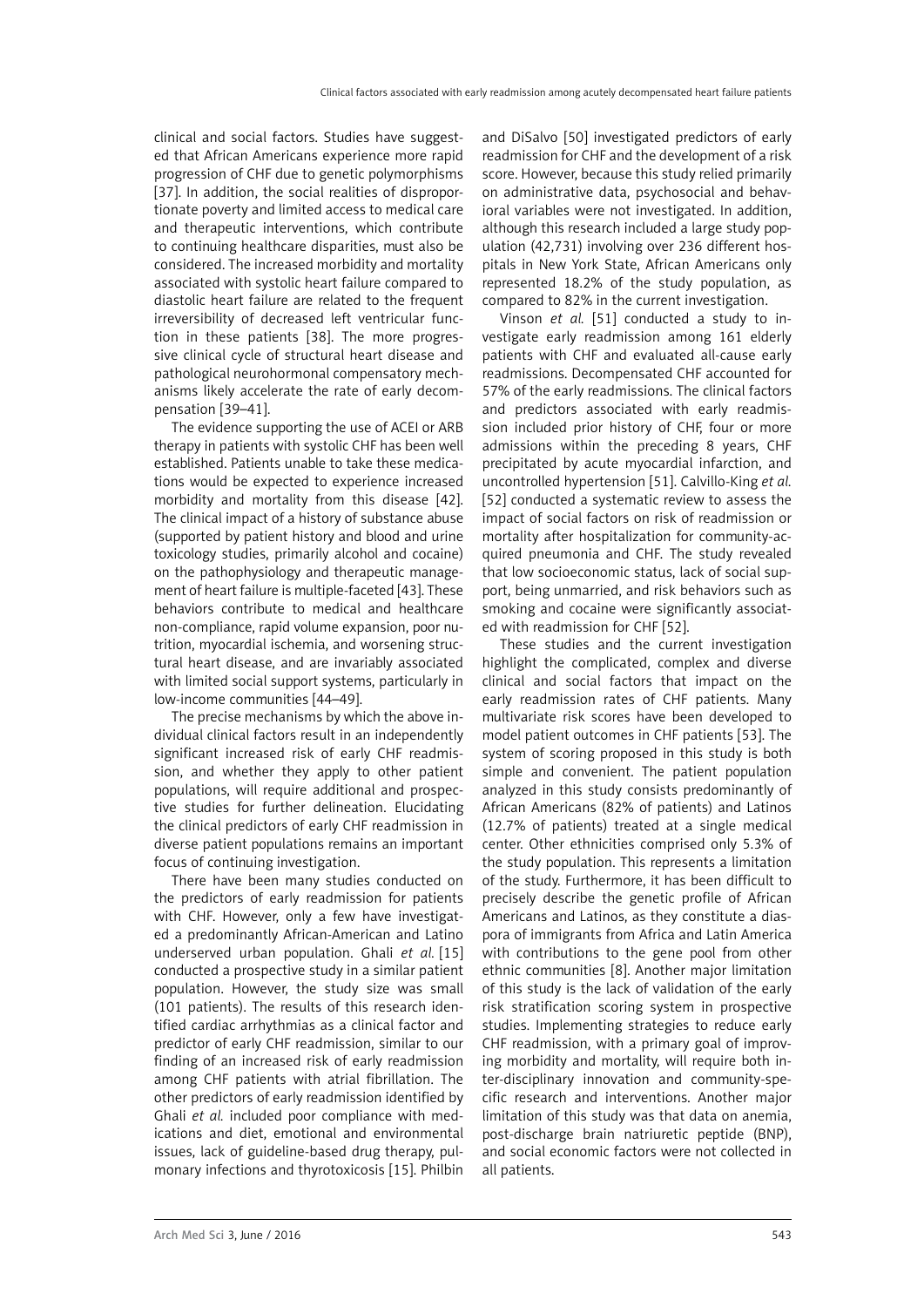Allocating resources for interventions in patients at particularly high risk for early CHF readmission will be more effective in reducing CHF readmissions, improving patients' morbidity and mortality, and reducing health care costs while preserving hospital reimbursements. Further validation of our risk scoring system prospectively is the subject of ongoing research with a goal of developing early CHF readmission prevention strategies which improve the morbidity and mortality of this high-risk patient population. The longer length of hospital stay in patients with no early readmission also needs further investigation.

In conclusion, developing a community-specific risk stratification model and scoring system to identify CHF patients at increased risk for early CHF readmission is an important strategy which may allow hospitals to reduce their early readmission rates. Once identified, these patients can be targeted for more intensified, goal-directed, customized, multidisciplinary management programs initiated during their index admission and continued after discharge. Allocating resources for interventions which involve those patients at particularly high risk for early CHF readmission will be more effective in reducing CHF readmissions, improving patients' morbidity and mortality, and reducing healthcare costs while preserving hospital reimbursements.

The current study proposes a risk scoring system for identification of CHF patients from a predominantly African-American and Latino underserved urban population based on independently significant clinical factors associated with early CHF readmission. Further validation of our risk scoring system prospectively is the subject of ongoing research with a goal of developing early CHF readmission prevention strategies which improve the morbidity and mortality of this high-risk patient population.

#### Conflict of interest

The authors declare no conflict of interest.

#### References

- 1. O'Connell JB, Bristow MR. Economic impact of heart failure in the United States: time for a different approach. J Heart Lung Transplant 1994; 13: S107-12.
- 2. Go AS, Mozaffarian D, Roger VL, et al. Heart disease and stroke statistics--2013 update: a report from the American Heart Association. Circulation 2013; 127: e6-245.
- 3. Bahrami H, Kronmal R, Bluemke DA, et al. Differences in the incidence of congestive heart failure by ethnicity: the multi-ethnic study of atherosclerosis. Arch Intern Med 2008; 168: 2138-45.
- 4. Wolinsky FD, Smith DM, Stump TE, Overhage JM, Lubitz RM. The sequelae of hospitalization for congestive heart failure among older adults. J Am Geriatr Soc 1997; 45: 558-63.
- 5. Cowie MR, Mosterd A, Wood DA, et al. The epidemiology of heart failure. Eur Heart J 1997; 18: 208-25.
- 6. Yancy CW. Heart failure in African Americans: a cardiovascular engima. J Card Fail 2000; 6: 183-6.
- 7. Bourassa MG, Gurne O, Bangdiwala SI, et al. Natural history and patterns of current practice in heart failure. The Studies of Left Ventricular Dysfunction (SOLVD) Investigators. J Am Coll Cardiol 1993; 22: 14A-9A.
- 8. Yancy CW, Strong M. The natural history, epidemiology, and prognosis of heart failure in African Americans. Congest Heart Fail 2004; 10: 15-8; quiz 21-2.
- 9. Bagchi AD, Stewart K, McLaughlin C, Higgins P, Croghan T. Treatment and outcomes for congestive heart failure by race/ethnicity in TRICARE. Med Care 2011; 49: 489-95.
- 10. Rodriguez F, Joynt KE, Lopez L, Saldana F, Jha AK. Readmission rates for Hispanic Medicare beneficiaries with heart failure and acute myocardial infarction. Am Heart J 2011; 162: 254-61 e3.
- 11. Joynt KE, Orav EJ, Jha AK. Thirty-day readmission rates for Medicare beneficiaries by race and site of care. JAMA 2011; 305: 675-81.
- 12. Jencks SF, Williams MV, Coleman EA. Rehospitalizations among patients in the Medicare fee-for-service program. N Engl J Med 2009; 360: 1418-28.
- 13. Mehra MR. From crisis intervention to preventive intervention. A new approach to the management of heart failure. Tex Heart Inst J 1998; 25: 251-4.
- 14. Kocher RP, Adashi EY. Hospital readmissions and the Affordable Care Act: paying for coordinated quality care. JAMA 2011; 306: 1794-5.
- 15. Ghali JK, Kadakia S, Cooper R, Ferlinz J. Precipitating factors leading to decompensation of heart failure. Traits among urban blacks. Arch Intern Med 1988; 148: 2013-6.
- 16. Satpathy C, Mishra TK, Satpathy R, Satpathy HK, Barone E. Diagnosis and management of diastolic dysfunction and heart failure. Am Fam Physician 2006; 73: 841-6.
- 17. Grossman W. Defining diastolic dysfunction. Circulation 2000; 101: 2020-1.
- 18. Naqvi TZ. Diastolic function assessment incorporating new techniques in Doppler echocardiography. Rev Cardiovasc Med 2003; 4: 81-99.
- 19. Heart Failure Society; Lindenfeld J, Albert NM, Boehmer JP, et al. HFSA 2010 Comprehensive Heart Failure Practice Guideline. J Card Fail 2010; 16: e1-194.
- 20. Cohn JN, Tam SW, Anand IS, et al. Isosorbide dinitrate and hydralazine in a fixed-dose combination produces further regression of left ventricular remodeling in a well-treated black population with heart failure: results from A-HeFT. J Card Fail 2007; 13: 331-9.
- 21. de Miguel Diez J, Chancafe Morgan J, Jimenez Garcia R. The association between COPD and heart failure risk: a review. Int J Chron Obstruct Pulmon Dis 2013; 8: 305-12.
- 22. Padeletti M, Jelic S, LeJemtel TH. Coexistent chronic obstructive pulmonary disease and heart failure in the elderly. Int J Cardiol 2008; 125: 209-15.
- 23. Westert GP, Lagoe RJ, Keskimaki I, Leyland A, Murphy M. An international study of hospital readmissions and related utilization in Europe and the USA. Health Policy 2002; 61: 269-78.
- 24. Le Jemtel TH, Padeletti M, Jelic S. Diagnostic and therapeutic challenges in patients with coexistent chronic obstructive pulmonary disease and chronic heart failure. J Am Coll Cardiol 2007; 49: 171-80.
- 25. Arshad A, Bansal A, Patel RC. Cardiac complications of human immunodeficiency virus infection: diagnos-